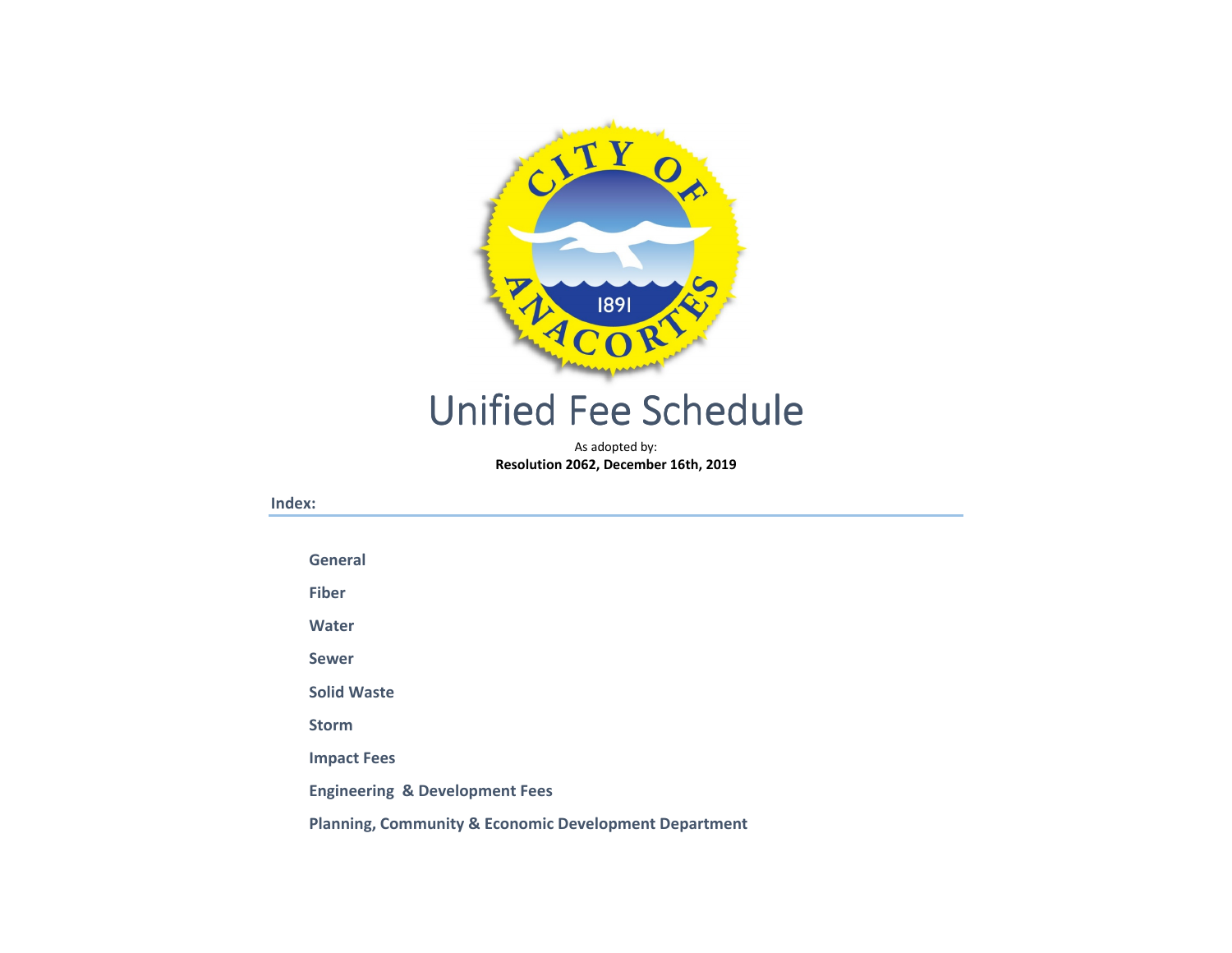# General Provisions applicable to all City fees and charges

Unless otherwise noted

|                                                                                                                                                                | Rates Effective 11/1/2019 |
|----------------------------------------------------------------------------------------------------------------------------------------------------------------|---------------------------|
| City ACH Autopay and Paperless Billing Discount*                                                                                                               | 2.00                      |
| This does not include autopay thru Paymentus or a bank bill pay service. Only direct debit from a<br>checking or savings account setup thru the City directly. |                           |
| Credit Card Fee                                                                                                                                                | 1.50%                     |
| Fee is applied to the total purchase if using a credit card. This is less than the average cost to<br>accept this payment type.                                |                           |
| Service Fee<br>Charged to all accounts and services if unpaid after 'shut-off' deadline.                                                                       | 75.00                     |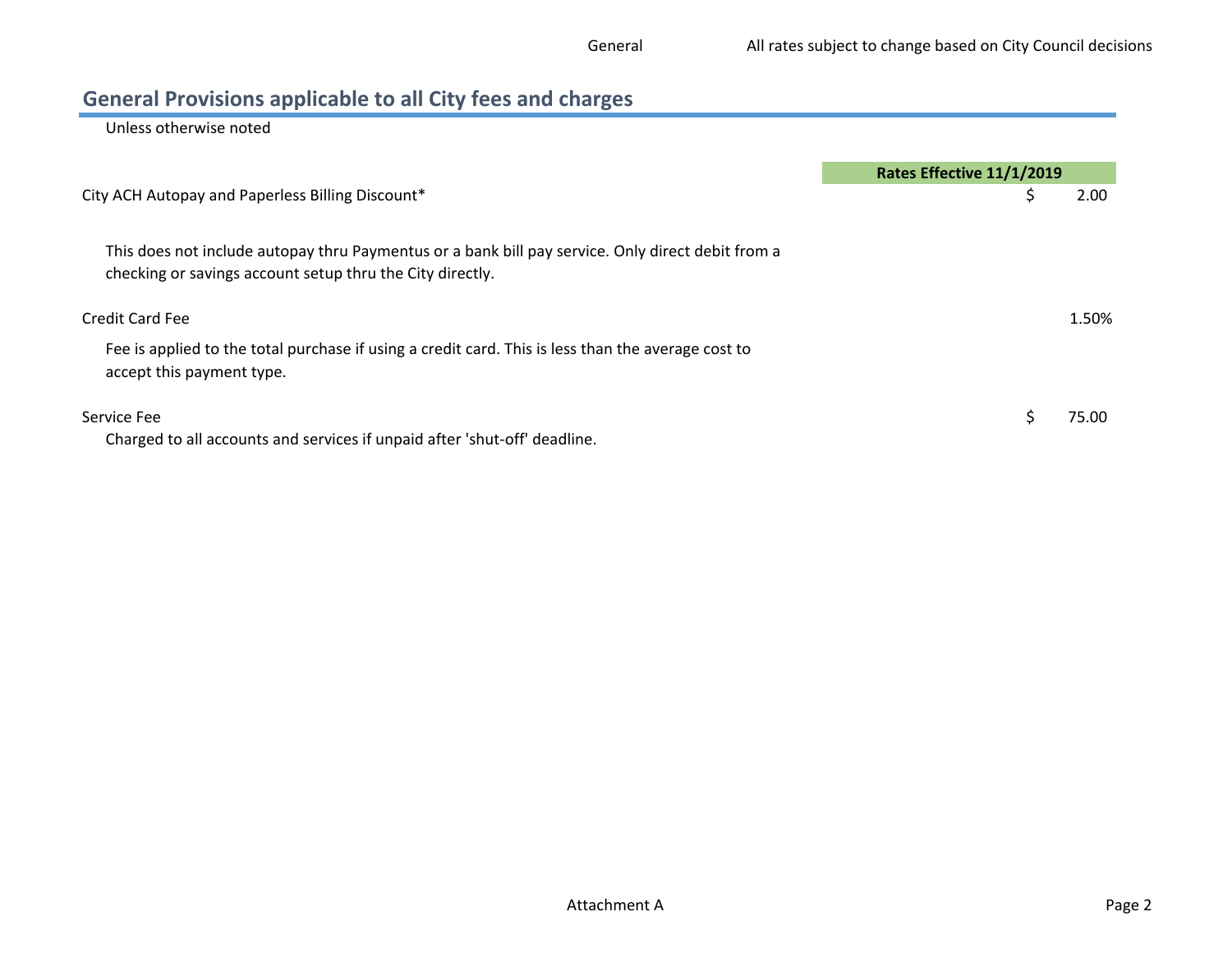## FIBER

Fiber internet service will be billed monthly.

For customers who own the property where internet service is provided, internet will be billed on the same bill as other utilities provided at the same address. Customers who do not own the property at which service is provided will be billed on a separate bill.

## City of Anacortes Fiber Internet

|                       | <b>Long Term</b> | <b>Monthly Add On for</b> |                  |                                     |          |                     |     |
|-----------------------|------------------|---------------------------|------------------|-------------------------------------|----------|---------------------|-----|
|                       | Contract         |                           |                  | <b>Optional City</b>                |          | <b>Installation</b> |     |
| <b>Service</b>        | <b>Required</b>  |                           |                  | <b>Monthly Service Managed WiFi</b> |          | Charge              |     |
| Residential, 100 Mbps | No               |                           | 39 <sup>5</sup>  |                                     | 10       | - \$                | 100 |
| Residential, 1 Gbps   | No               |                           | 69 S             |                                     | $10 \pm$ |                     | 100 |
| Business, 100 Mbps    | Yes              |                           | 89 <sup>5</sup>  |                                     | $10 \pm$ |                     | 100 |
| Business, 1 Gbps      | Yes              |                           | 149 <sup>5</sup> |                                     | 10       | - S                 | 100 |
|                       |                  |                           |                  |                                     |          |                     |     |

## Services Yet To Be Priced

 Dedicated Internet AccessIPv4 addresses Ethernet circuits (point-to-point, point-to-multipoint)Dark fiber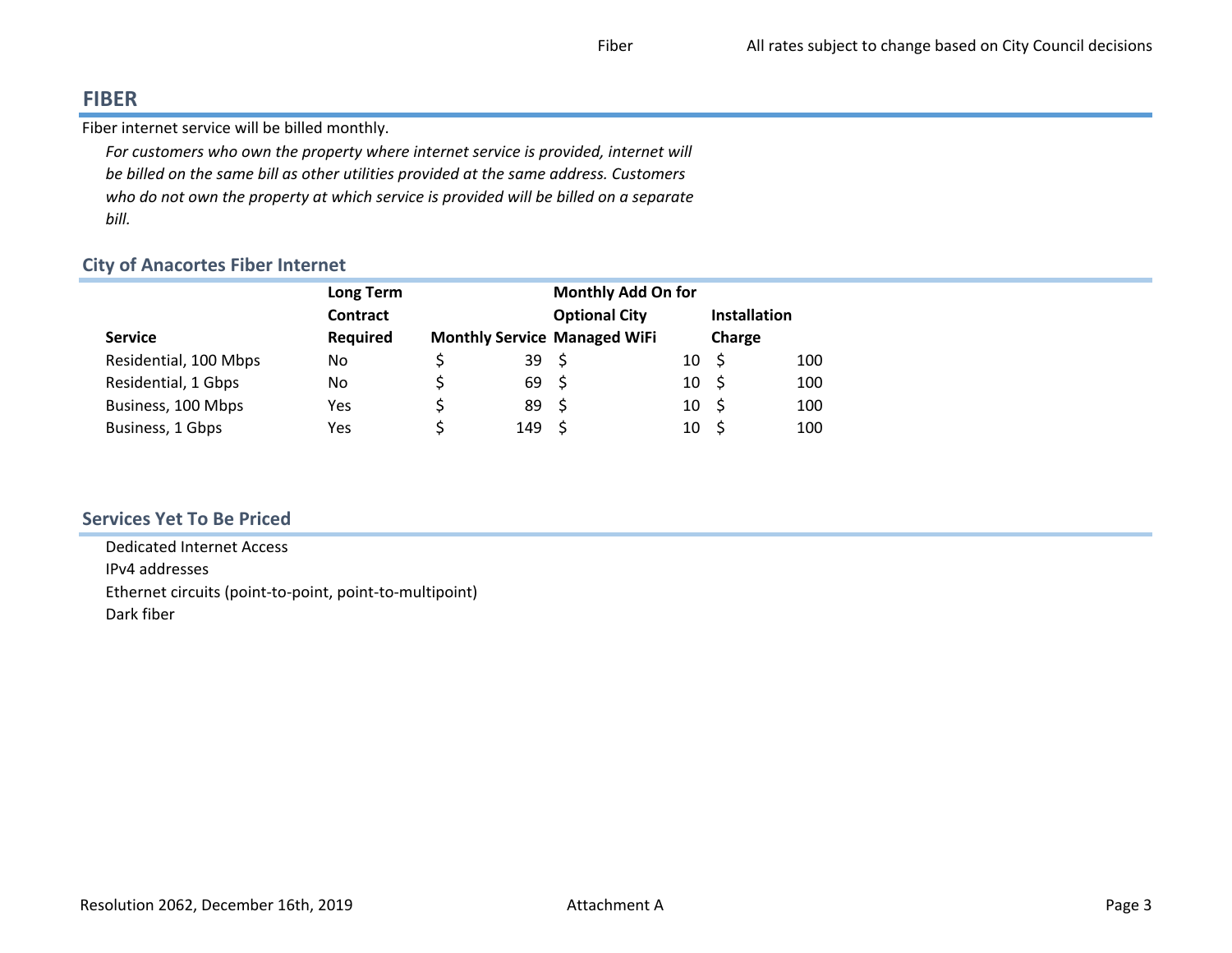## WATER

 Regular water rates are indexed annually by the treasurer to reflect one hundred percent of any change from the Consumer Price Index for Seattle-Tacoma-Bellevue-All Urban Wage Earners (CPl-U) for the previous October.

 Seattle-Tacoma-Bellevue-All Urban Wage Earners (CPl-U), October 2018-October 2019, 2.1543%Residential and Commercial Rates changed for 2020 based on FCS Rate Study not CPI. See study materials for information.

|                                                 |                | Rates Effective 1/1/2020 |                   |                   |                   |                     |          |
|-------------------------------------------------|----------------|--------------------------|-------------------|-------------------|-------------------|---------------------|----------|
| <b>Water Residential and Commercial Charges</b> |                |                          |                   |                   |                   |                     |          |
| <b>Monthly Fixed Charge</b>                     |                |                          |                   |                   |                   |                     |          |
| <b>Meter Size (Inches)</b>                      |                | Residential              |                   | <b>Commercial</b> |                   | <b>Multi-Family</b> |          |
| $5/8 \times \frac{3}{4}$ & $\frac{3}{4}$        |                | S                        | $20.66$ \$        |                   | $31.03 \quad $$   |                     | 23.09    |
|                                                 | ÷              |                          | $34.51 \; \S$     |                   | $51.81 \quad $$   |                     | 38.55    |
|                                                 | $1\frac{1}{2}$ |                          | $68.81 \; \zeta$  |                   | $103.31 \quad $$  |                     | 76.89    |
|                                                 | 2              | $\mathcal{P}$            | $110.14 \div$     |                   | $165.38 \quad$ \$ |                     | 123.07   |
|                                                 | 3              |                          |                   |                   | $330.75$ \$       |                     | 246.15   |
|                                                 | 4              |                          |                   |                   | $516.92 \div$     |                     | 384.70   |
|                                                 | 6              |                          |                   |                   | $1,034.14$ \$     |                     | 769.62   |
|                                                 | 8              |                          |                   | Ŝ.                | $1,654.69$ \$     |                     | 1,231.43 |
| <b>Monthly Consumption Charge</b>               |                |                          |                   |                   |                   |                     |          |
|                                                 |                | Residential              |                   | <b>Commercial</b> |                   | <b>Multi-Family</b> |          |
| All consumption per cubic foot (CF)             |                | S                        | $0.02294$ \$      |                   | $0.03447$ \$      |                     | 0.02571  |
| All consumption per gallon*                     |                | .s                       | $0.00307 \quad $$ |                   | $0.00461 \quad $$ |                     | 0.00344  |

\*Utility meters and billing system operate using cubic feet, some rounding may occur when reviewing billed amounts in gallon format.

~Base rates and consumption rates are subject to a 50% surcharge for out of City limits service

Water General Facilities Charges~

| <b>Meter Size (Inches)</b>               | <b>GFC In-City</b> |         |
|------------------------------------------|--------------------|---------|
| $5/8 \times \frac{3}{4}$ & $\frac{3}{4}$ |                    | 8,169   |
|                                          |                    | 20,424  |
| $1\frac{1}{2}$                           |                    | 40,847  |
| $\mathbf{\hat{}}$<br>▵                   |                    | 65,355  |
| э                                        |                    | 130,711 |
| 4                                        |                    | 204,236 |
| b                                        |                    | 408,471 |
| 8                                        |                    | 653,554 |
| 10                                       |                    | 939,484 |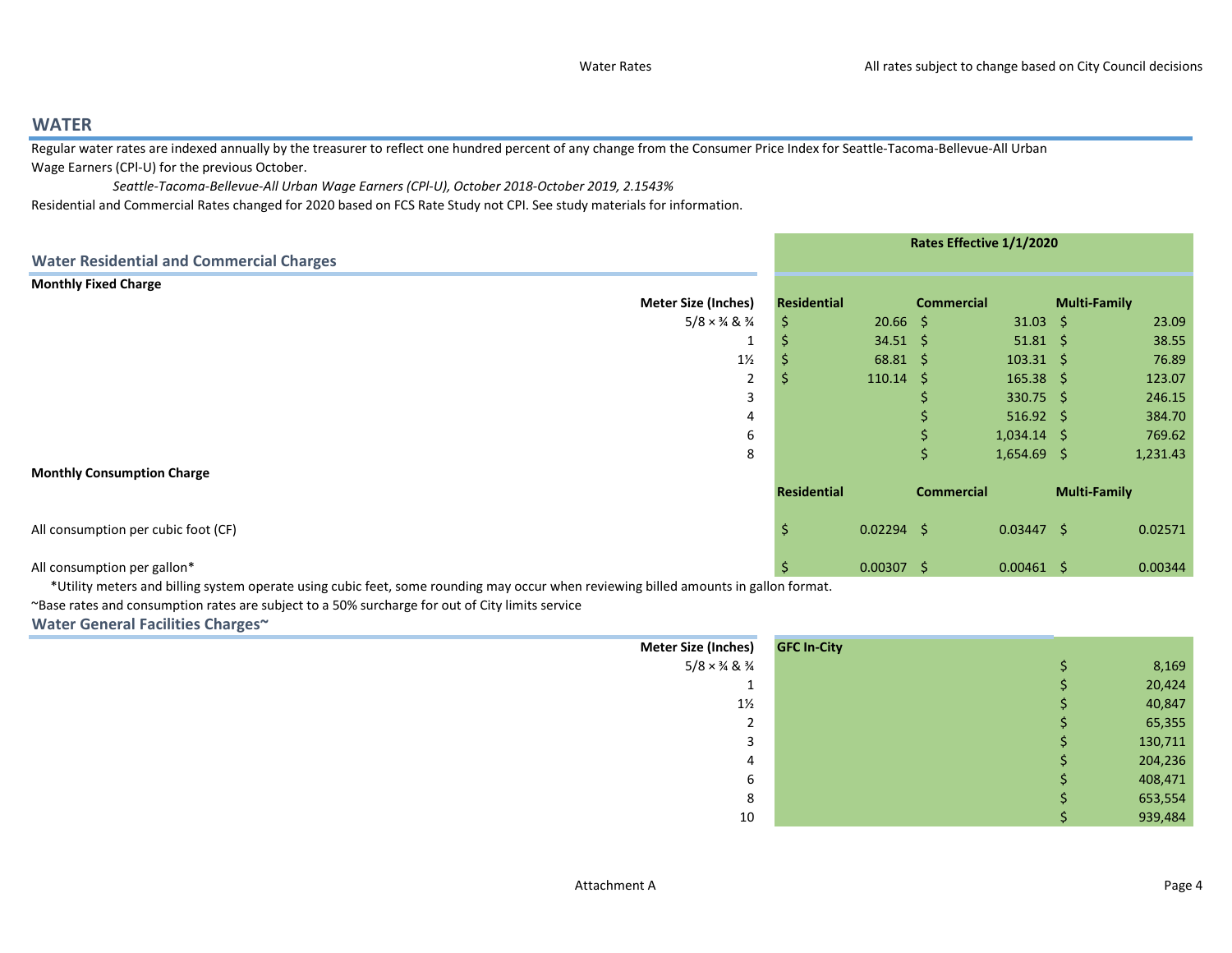Rates Effective 1/1/2020

~ Outside City Limits rate is 1.5x the In-City rate.

| Water Agriculture Irrigation*                                                                | <b>Effective 1/1/2020</b> |            | Effective 4/1/2020 |                              |
|----------------------------------------------------------------------------------------------|---------------------------|------------|--------------------|------------------------------|
| Agriculture Meter (double check)                                                             |                           | 420.56     |                    |                              |
| Agriculture Consumption Rate*                                                                |                           | $961.51$ S |                    | 1.684.22 Per Million Gallons |
| *Agriculture water charged for variable rate only, fixed costs of water system not included. |                           |            |                    |                              |

~As of April 1, 2019, all customers will pay \$961.51 per million gallons of water used. As of April 1, 2020, all customers will pay \$1684.22 per million gallons of water used. As of April 1, 2021, all customers will pay the full wholesale rate in place at that time charged to regional customers of the Anacortes water system. ~Per Council Resolution 2012

#### Water Additional Fees

| Meter Installation Fee, up to 1"                                                                                                                            | 1.044.09                      |
|-------------------------------------------------------------------------------------------------------------------------------------------------------------|-------------------------------|
| Meter Installation Fee deposit, greater than 1"                                                                                                             | 1,070.16 towards install cost |
| Standpipe Water Charges                                                                                                                                     | 0.038202 Per Cubic Foot       |
| Construction Meter Charges*                                                                                                                                 | 58.87                         |
| Flat fee up to 60 days, up to 1000CF, billed at standpipe rate after CF cap.                                                                                |                               |
| Water service fee*                                                                                                                                          | 75.00                         |
| After hours additional water service fee*                                                                                                                   | 75.00                         |
| City ACH Autopay and Paperless Billing Discount*                                                                                                            | 2.00                          |
| This does not include autopay thru Paymentus or a bank bill pay service. Only direct debit from a checking or savings account setup thru the City directly. |                               |

\*Not subject to CPI adjustments

ALL RATES ARE SUBJECT TO CHANGE BASED ON CITY COUNCIL DECISIONS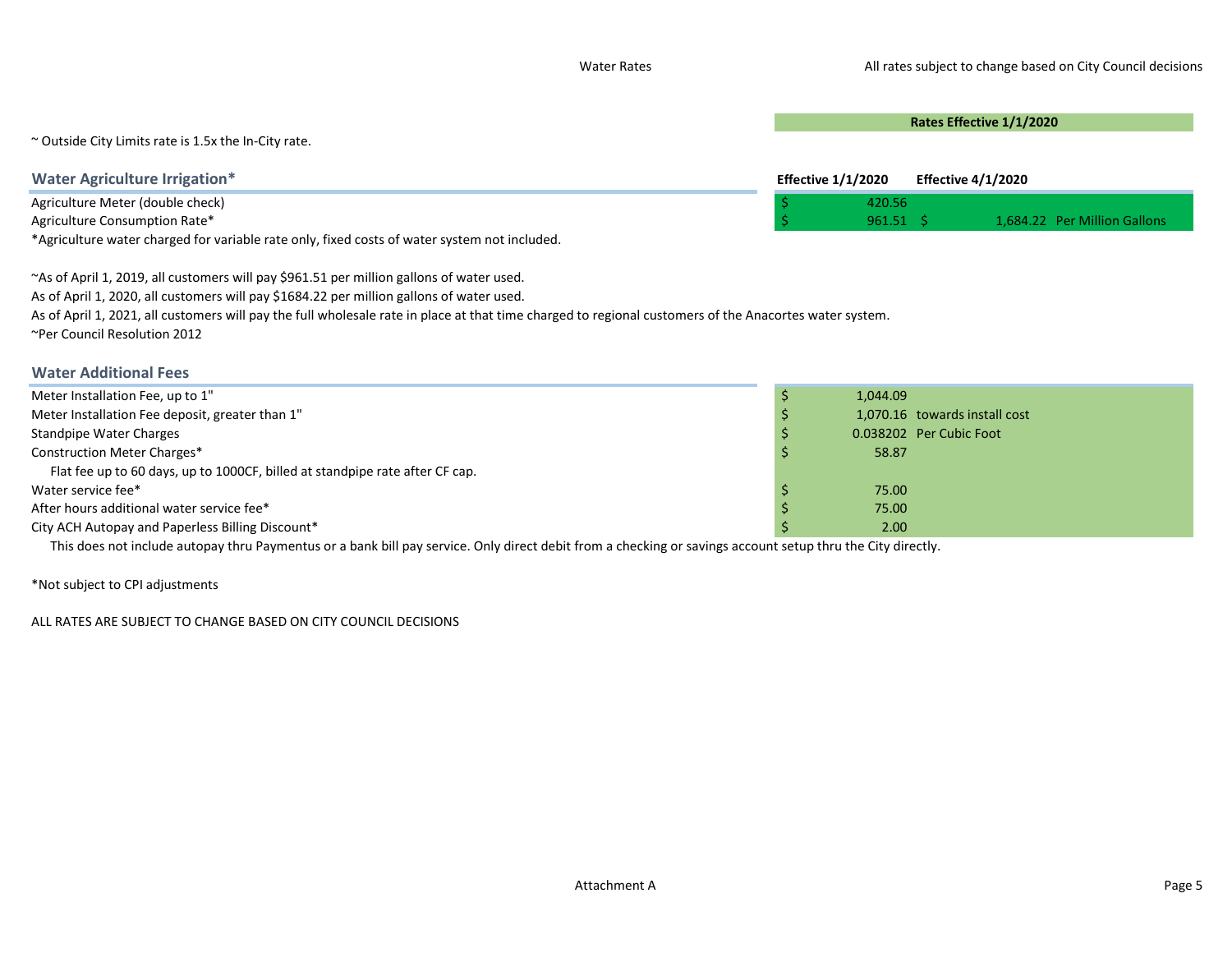0.08626

0.01153

0.01403

0.00188

1.67476

## SEWER

Regular sewer rates are indexed annually by the treasurer to reflect one hundred percent of any change from the Consumer Price Index for

Seattle-Tacoma-Bellevue-All Urban Wage Earners (CPl-U) for the previous October.

 Seattle-Tacoma-Bellevue-All Urban Wage Earners (CPl-U), October 2018-October 20192.154%

2020 rates implemented based on Sewer rate study completed in 2019. See study for more details.

Updated classifications to match water fee schedule

|                                                 | *Rates Effective 1/1/2020               |                 |                     |                  |    |         |
|-------------------------------------------------|-----------------------------------------|-----------------|---------------------|------------------|----|---------|
| <b>Sewer Residential and Commercial Charges</b> |                                         |                 |                     |                  |    |         |
| <b>Monthly Fixed Charge</b>                     |                                         |                 |                     |                  |    |         |
| <b>Meter Size (Inches)</b>                      | <b>Residential</b><br><b>Commercial</b> |                 | <b>Multi-Family</b> |                  |    |         |
| $5/8 \times \frac{3}{4}$ & $\frac{3}{4}$        | \$                                      | $40.27$ \$      |                     | $45.09 \div$     |    | 45.09   |
|                                                 | \$                                      | $56.40 \div$    |                     | $63.15$ \$       |    | 63.15   |
| $1\frac{1}{2}$                                  | \$                                      | $72.51 \quad $$ |                     | $81.19 \div$     |    | 81.19   |
| 2                                               |                                         |                 |                     | $130.81 \quad $$ |    | 130.81  |
| 3                                               |                                         |                 |                     | $496.17$ \$      |    | 496.17  |
| 4                                               |                                         |                 |                     | $631.50$ \$      |    | 631.50  |
| 6                                               |                                         |                 | \$                  | $947.25$ \$      |    | 947.25  |
| <b>Monthly Consumption Charge</b>               |                                         |                 |                     |                  |    |         |
|                                                 | <b>Residential</b><br><b>Commercial</b> |                 | <b>Multi-Family</b> |                  |    |         |
| SIC 1 consumption per cubic foot                | \$                                      | 0.03178         | S.                  | 0.03548          | S. | 0.03548 |
| SIC 1 consumption per gallon*                   | \$                                      | $0.00425$ \$    |                     | $0.00474$ \$     |    | 0.00474 |
| SIC 2 consumption per cubic foot                |                                         |                 | \$                  | 0.04431          |    |         |
| SIC 2 consumption per gallon*                   |                                         |                 | \$                  | 0.00592          |    |         |

SIC 3 consumption per cubic foott the contract of the contract of the contract of the contract of  $\zeta$  and  $\zeta$  and  $\zeta$  and  $\zeta$  and  $\zeta$  and  $\zeta$  and  $\zeta$  and  $\zeta$  and  $\zeta$  and  $\zeta$  and  $\zeta$  and  $\zeta$  and  $\zeta$  and  $\zeta$  and  $\zeta$  and  $\zeta$ 

SIC 3 consumption per gallon\* $\frac{1}{2}$  0.01153

- SIC 4 consumption per cubic foott the contraction of the contraction of the contraction of  $\frac{1}{2}$  (0.01403)
- SIC 4 consumption per gallon\* $\frac{1}{5}$  0.00188

SIC 4: BOD per poundd  $\frac{1}{5}$  1.67476

SIC 4: TSS per pound $\uparrow$  1.21890

Attachment A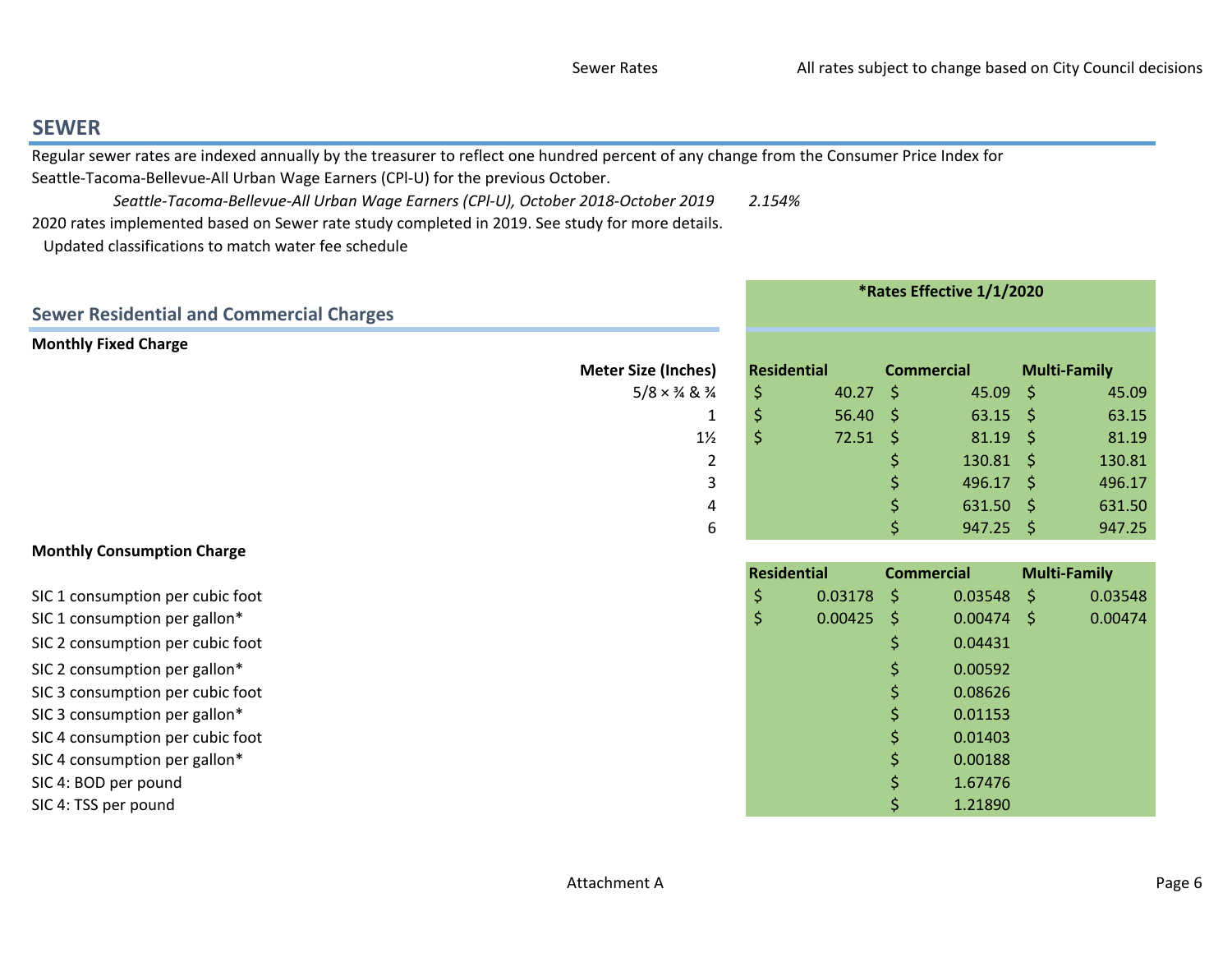|                                                                                                                                         |                                      | *Rates Effective 1/1/2020 |  |
|-----------------------------------------------------------------------------------------------------------------------------------------|--------------------------------------|---------------------------|--|
| *Utility meters and billing system operate using cubic feet, some rounding may occur<br>when reviewing billed amounts in gallon format. |                                      |                           |  |
| <b>Septic Waste Dump Fee</b>                                                                                                            |                                      |                           |  |
| Yearly Discharge Card                                                                                                                   |                                      | \$<br>57.12               |  |
| Per Gallon Fee                                                                                                                          |                                      |                           |  |
| Waste Generated on Fidalgo Island                                                                                                       |                                      | \$<br>0.1142              |  |
| Waste Generated off Fidalgo Island                                                                                                      |                                      | 0.1371                    |  |
| <b>Sewer General Facilities Charges</b>                                                                                                 |                                      |                           |  |
| Per ERU, see code for details                                                                                                           | <b>GFC In-City</b><br>\$<br>9,140.86 |                           |  |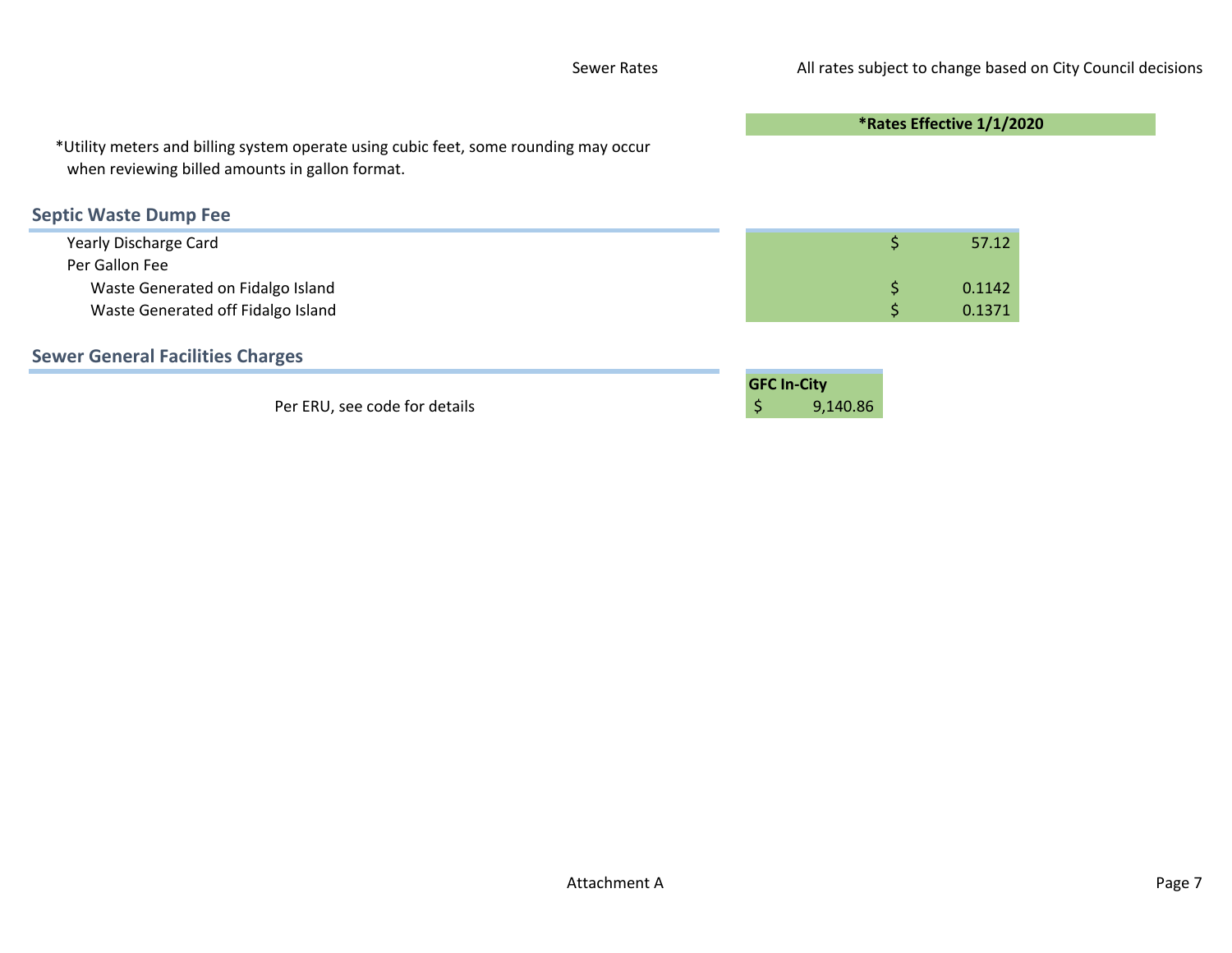#### SOLID WASTE

Regular solid waste rates are indexed annually by the treasurer to reflect one hundred percent of any change from the Consumer Price Index for Seattle-Tacoma-Bellevue-All Urban Wage Earners (CPI-U) for the previous October.

 Seattle-Tacoma-Bellecue-All Urban Wage Earners (CPl-U), October 2018-October 2019 These rates do not include the State Refuse Tax of 3.6%

Rates effective 1/1/2020

2.1543%

#### Solid Waste Residential Rates, includes structures with more than one living unit

| <b>Contents</b>      | <b>Tote Sizes</b> | Minimum # of | Maximum # | <b>Monthly Rate</b> | <b>Additional Totes</b> |  |
|----------------------|-------------------|--------------|-----------|---------------------|-------------------------|--|
|                      |                   | <b>Totes</b> | of Totes  |                     |                         |  |
| <b>Organics Tote</b> | 32, 64, 96 gallon | n/a          | n/a       | \$14.05             | \$14.05                 |  |
| Recyclables Tote     | 32, 64, 96 gallon |              | n/a       | \$11.50             | \$11.50                 |  |
| <b>Refuse Tote</b>   | 21 gallon         |              |           | \$9.21              | n/a                     |  |
| <b>Refuse Tote</b>   | 32 gallon         | n/a          |           | \$17.11             | \$17.11                 |  |

#### Solid Waste Commercial Rates

| <b>Contents</b>                  | <b>Tote Sizes</b>     | Minimum # of |          | Maximum #<br><b>Monthly Rate</b> |                         |  |
|----------------------------------|-----------------------|--------------|----------|----------------------------------|-------------------------|--|
|                                  |                       | <b>Totes</b> | of Totes |                                  | <b>Additional Totes</b> |  |
| Organics Tote - Restaurants only | 96 gallon             | n/a          | n/a      | \$19.85                          | \$19.85                 |  |
| <b>Recyclables Tote</b>          | $\lfloor n/a \rfloor$ | n/a          | n/a      | n/a                              | n/a                     |  |
| <b>Refuse Tote</b>               | 21 gallon             | n/a          |          | \$9.21                           | n/a                     |  |
| <b>Refuse Tote</b>               | 32 gallon             | n/a          |          | \$17.11                          | \$17.11                 |  |
| <b>Refuse Tote</b>               | 96 gallon             | n/a          |          | \$47.38                          | \$47.38                 |  |

#### Recycling Container Rates - Residential

| <b>Container Size</b> | <b>Monthly Rate</b> | <b>Extra Collections</b> |
|-----------------------|---------------------|--------------------------|
| 1 Cubic Yard          | \$31.94             | \$19.17                  |
| 2 Cubic Yard          | \$57.50             | \$25.55                  |
| 3 Cubic Yard          | \$89.44             | \$31.94                  |
| 6 Cubic Yard          | \$114.99            | \$38.33                  |
| 8 Cubic Yard          | \$166.10            | \$51.11                  |

#### Refuse Drop Box Rental Rates PERMANENT - Commercial

| <b>Container Size</b> | <b>Monthly Rate, for</b> | Delivery Fee | <b>Tonnage Fee Haul Fee</b>          |                      | <b>Haul Fee Non</b>  |
|-----------------------|--------------------------|--------------|--------------------------------------|----------------------|----------------------|
|                       | rented box only          |              | <b>Per Ton*</b>                      | <b>Compactor Box</b> | <b>Compactor Box</b> |
| 10 Cubic Yard         | \$131.60                 | \$98.70      | <b>At Cost plus</b><br>S1.00/ton     | \$243.47             | \$217.15             |
| 30 Cubic Yard         | \$131.60                 | \$98.70      | <b>At Cost plus</b><br>$ $1.00/t$ on | \$243.47             | \$217.15             |

Refuse Drop Box Rental Rates TEMPORARY - Prepayment Required

Container Size

Delivery, Removal & |Haul Fee Non

Tonnage Fee |Daily Rate, Pre-Pay amount,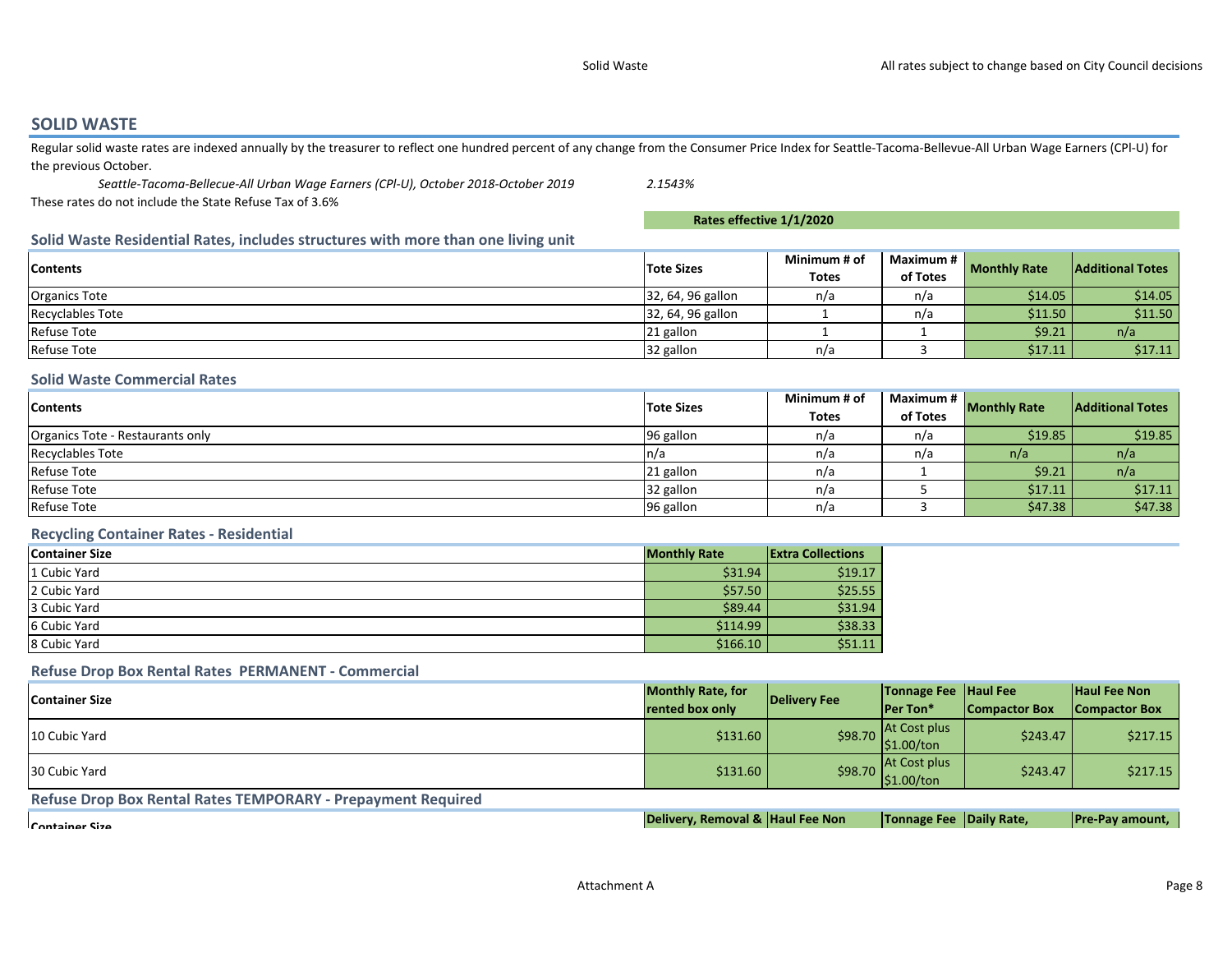|                | Rates effective 1/1/2020 |                      |                                    |                         |                  |  |  |
|----------------|--------------------------|----------------------|------------------------------------|-------------------------|------------------|--|--|
| אונסווופו אונד | 7 Days                   | <b>Compactor Box</b> | <b>IPer Ton*</b>                   | <b>Starting 8th Day</b> | includes all tax |  |  |
| 10 Cubic Yard  | \$355.33                 | \$217.15             | At Cost plus<br>$ $1.00/t$ on      | \$19.74                 | \$368.12         |  |  |
| 30 Cubic Yard  | \$355.33                 | \$217.15             | <b>At Cost plus</b><br> \$1.00/ton | \$19.74                 | \$368.12         |  |  |

#### Refuse Container Rates PERMANENT - Commercial

| <b>Container Size</b> | <b>Monthly Rate</b> | <b>Extra Collections</b> |
|-----------------------|---------------------|--------------------------|
| 1.5 Cubic Yard        | \$125.02            | \$32.90                  |
| 2 Cubic Yard          | \$151.34            | \$39.48                  |
| 3 Cubic Yard          | \$217.15            | \$52.64                  |
| 6 Cubic Yard          | \$427.71            | \$111.86                 |
| 8 Cubic Yard          | \$572.48            | \$144.76                 |

#### Refuse Container Rates TEMPORARY - Prepayment required

| <b>Container Size</b> | Delivery, Removal & Daily Rate, Starting Extra |                |                    | <b>Pre-Pay amount,</b> |
|-----------------------|------------------------------------------------|----------------|--------------------|------------------------|
|                       | 7 Days                                         | <b>8th Day</b> | <b>Collections</b> | lincludes tax          |
| 1.5 Cubic Yard        | \$125.02                                       | \$3.95         | \$72.38            | \$129.52               |
| 2 Cubic Yard          | \$144.76                                       | \$5.26         | \$85.54            | \$149.98               |
| 3 Cubic Yard          | \$171.08                                       | \$7.24         | \$105.28           | \$177.24               |
| 6 Cubic Yard          | \$243.47                                       | \$13.16        | \$171.08           | \$252.23               |
| 8 Cubic Yard          | \$296.11                                       | \$19.74        | \$217.15           | \$306.77               |

#### Solid Waste Additional Fees

| <b>Description</b>                      | <b>Per Unit</b>      |
|-----------------------------------------|----------------------|
| <b>Additional Organics Dump</b>         | \$6.39               |
| <b>City Garbage Bags</b>                | \$5.26               |
| City Garbage Bags - Retail Outlet Price | \$4.94               |
| Non-Refrigerated Appliance              | \$32.90              |
| Organics Tote Cleaning Fee              | \$12.78              |
| <b>Refrigerated Appliance</b>           | \$46.06              |
| Refuse Overtime Call-Out, Per Hour      | \$70.27              |
| Replacement Tote Due To Negligence      | At Cost plus \$10.42 |
| Special Haul Per Cubic Yard             | \$46.06              |
| Refuse Return Trip                      | \$31.94              |
| <b>Organics Return Trip</b>             | \$10.00              |
| <b>Recycling Return Trip</b>            | \$10.00              |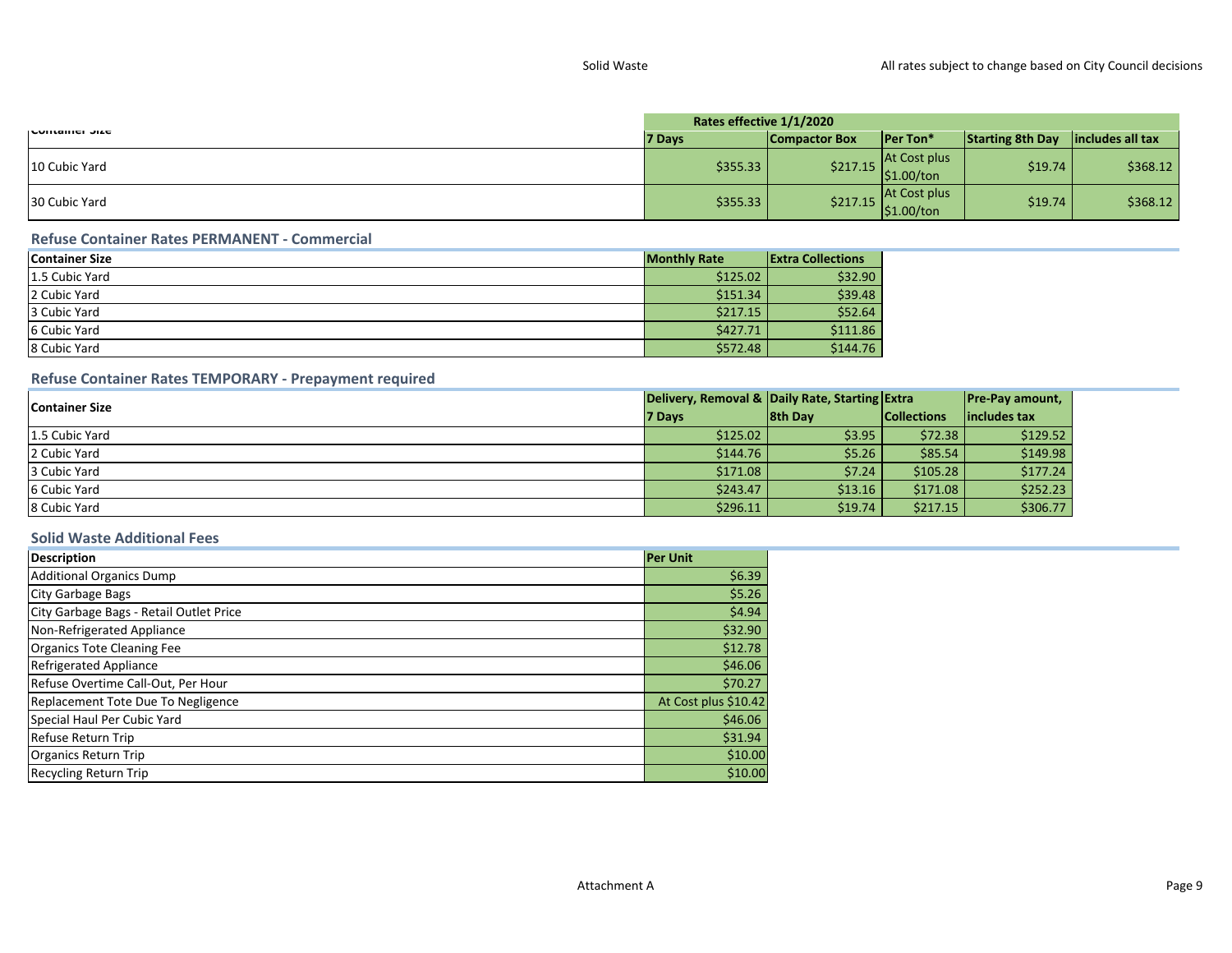#### STORM

 Effective 1/1/2018 until 12/31/2022, the monthly fixed rate charge for storm residential and commercial charges will not be subject to CPI adjustments. Rate changes are as indicated below.Regular storm rates are indexed annually by the treasurer to reflect one hundred percent of any change from the Consumer Price Index for Seattle-Tacoma-Bellevue-All Urban Wage Earners (CPI-Seattle-Tacoma-Bellevue-All Urban Wage Earners (CPl-U), October 2018-October 2019

|                                                 | Rates Effective 1/1/2020 | Rates Effective 1/1/2021 | Rates Effective 1/1/2022 |
|-------------------------------------------------|--------------------------|--------------------------|--------------------------|
| <b>Storm Residential and Commercial Charges</b> |                          |                          |                          |
|                                                 |                          |                          |                          |
| <b>Monthly Fixed Charge</b>                     |                          |                          |                          |
| Single Family Residential (flat fee)            | $11.29$ \$               | 12.37 <sub>5</sub>       | 13.44                    |
| Commercial per ERU per Month                    | $11.29$ \$               | 12.37 <sup>5</sup>       | 13.44                    |
| One ERU is 3,600 square feet of impervious area |                          |                          |                          |

Effective 1/1/2019 until 12/31/2022 HM and LM1 zones rate reduction will decrease by 5% per year. Effective 1/1/2023 until 12/31/2028 this rate reduction will decrease by 10% per year. Effective 1/1/2029 all storm charges for properties located in the HM or LM1 zones will be charged the current charges without any reductions. The minimum billed will be 100% of 1 ERU.

| Monthly Fixed Charge (HM and LM1 Zones) | Rates Effective 1/1/2020 | Rates Effective 1/1/2021 | Rates Effective 1/1/2022 |
|-----------------------------------------|--------------------------|--------------------------|--------------------------|
| % of current rate                       | 20%                      | 25%                      | 30%                      |
| Single Family Residential (flat fee)    | 2.26                     | 3.09                     | 4.03                     |
| Commercial per ERU per Month            | 2.26                     | 3.09                     | 4.03                     |

| Monthly Fixed Charge (HM and LM1 Zones) | Rates Effective 1/1/2023 | Rates Effective 1/1/2024 | Rates Effective 1/1/2025 | Rates Effective 1/1/2026 | Rates Effective 1/1/2027 | Rates Effective 1/1/2028 |
|-----------------------------------------|--------------------------|--------------------------|--------------------------|--------------------------|--------------------------|--------------------------|
| % of current rate                       | 40%                      | 50%                      | 60%                      | 70%                      | 80%                      | 90%                      |
| <b>Storm General Facilities Charges</b> |                          |                          |                          |                          |                          |                          |
| <b>Type; Residential and Commercial</b> |                          |                          |                          |                          |                          |                          |
| Per ERU, minimum of 1 ERU               |                          |                          |                          | $1,577.36$ \$            | 1.624.68 \$              | 1,674.72                 |
| <b>Including Tax</b>                    |                          |                          |                          | $1,696.09$ \$            | 1,746.97 \$              | 1,800.78                 |
| <b>Explanation of Charges</b>           |                          |                          |                          |                          |                          |                          |

Single-Family Properties: Residential properties are charged a flat rate per month, and are considered 1 ERU.

This rate was set based on aerial photo surveys which show that the average amount of impervious surface on a single-family parcel in Anacortes is approximately 3,600 square feet.

Commercial and Multi-Family Properties: Commercial properties are assessed a charge based on the actual amount of impervious surface area they contain (buildings, parking lots, etc.)(minimum of 1 ERU). One ERU is equal to 3,600 square feet (ft2) of impervious surface.

Commercial Storm Water Fee = # ERU x Commercial per ERU per Month fee

#### Sample Calculation

A property has 10,000 ft  $^2$  of impervious surface (parking lots, walkways, rooftops, etc.), so the storm water fee would be:

10,000 ft2 /3,600 ft2 = 2.78 ERU

2.78 ERU X \$9.68 per month per ERU = \$26.91 per month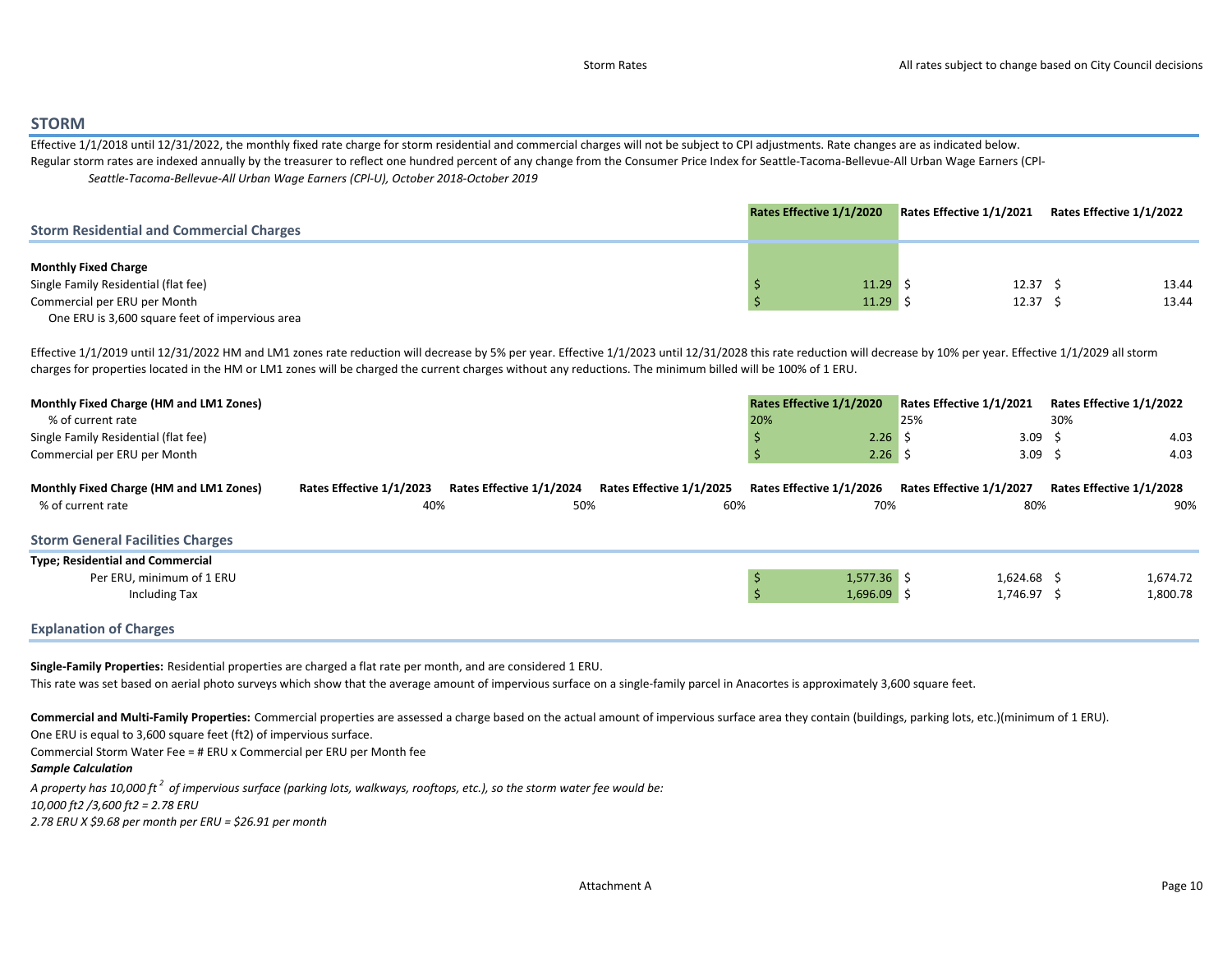### IMPACT FEES

| Unless otherwise determined, regular impact fees are indexed annually by the treasurer to reflect one hundred percent of any change from the Consumer Price Index |  |
|-------------------------------------------------------------------------------------------------------------------------------------------------------------------|--|
| for Seattle-Tacoma-Bellevue-All Urban Wage Earners (CPI-U) for the previous October.                                                                              |  |
| Seattle-Tacoma-Bellvue-All Urban Wage Earners (CPI-U), October 2018-October 2019<br>2.154%                                                                        |  |
|                                                                                                                                                                   |  |

1.279%Transportation impact fee rates are increased annually by the treasurer using the Engineering News Record Construction Index (CCI) as a basis for the increase. Engineering News Record Construction Index (CCI), October 2018-October 2019

| <b>Park Impact Fee Rate Schedule</b>                |                        |            |                                                                                    |
|-----------------------------------------------------|------------------------|------------|------------------------------------------------------------------------------------|
| <b>Rates Effective</b>                              |                        | 1/1/2020   |                                                                                    |
| <b>Land Uses</b>                                    | <b>Unit of Measure</b> | Rate       | Park Impact Fee adopted via Ord. 2474                                              |
| Single family                                       | Dwelling               |            | \$615.00 Rate Basis: Park & Recreation Impact Fee Study/Report dated Oct. 19, 1998 |
| Multi-family, per dwelling unit                     | <b>Dwelling</b>        | \$615.00   |                                                                                    |
| <b>Fire Impact Fee Rate Schedule</b>                |                        |            |                                                                                    |
| <b>Rates Effective</b>                              |                        | 1/1/2020   |                                                                                    |
| <b>Land Uses</b>                                    | <b>Unit of Measure</b> | Rate       | Fire Impact fees updated via Ord 3030                                              |
| Residential                                         |                        |            | Rate Basis: Fire Impact Fee Study/Report dated 12/5/18                             |
| Single family                                       | <b>Dwelling</b>        | \$456.74   |                                                                                    |
| Multi-family, per dwelling unit                     | <b>Dwelling</b>        | \$387.08   |                                                                                    |
| <b>Commercial</b>                                   |                        |            |                                                                                    |
| <b>Commercial 1</b>                                 |                        |            |                                                                                    |
| <b>Land uses (NAICS)</b>                            |                        |            |                                                                                    |
| Wholesale/retail trade (42, 44-45)                  |                        |            |                                                                                    |
| Warehousing (49)                                    |                        |            |                                                                                    |
| Information (51)                                    |                        |            |                                                                                    |
| Finance & Insurance (52)                            | Per 1,000 sq. ft.      | \$1,310.71 |                                                                                    |
| Real Estate and Rental & Leasing (53)               |                        |            |                                                                                    |
| Professional, Scientific, & Technical Services (54) |                        |            |                                                                                    |
| Food Services & Drinking Places (722)               |                        |            |                                                                                    |
| <b>Commercial 2</b>                                 |                        |            |                                                                                    |
| <b>Land uses (NAICS)</b>                            |                        |            |                                                                                    |
| Manufacturing (31-33)                               | Per 1,000 sq. ft.      | \$10.79    |                                                                                    |
| <b>Commercial 3</b>                                 |                        |            |                                                                                    |
| <b>Land uses (NAICS)</b>                            |                        |            |                                                                                    |
| Transportation (48)                                 |                        |            |                                                                                    |
| Health Care and Social Assistance (62)              |                        |            |                                                                                    |
| Arts, Recreation & Entertainment (71)               | Per 1,000 sq. ft.      | \$2,197.71 |                                                                                    |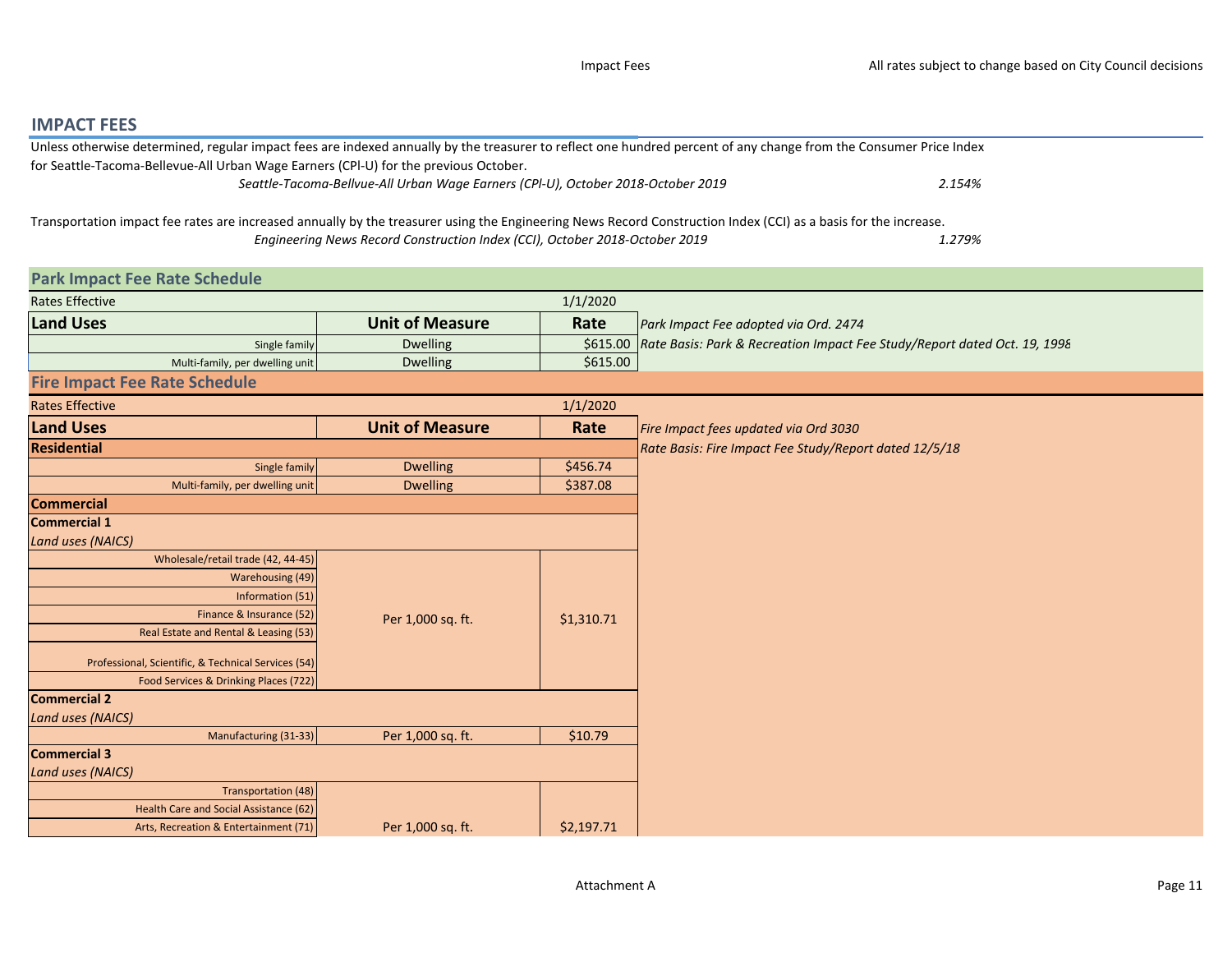| Accommodation (721)                                 |                    |                    |                     |                                                                                                             |
|-----------------------------------------------------|--------------------|--------------------|---------------------|-------------------------------------------------------------------------------------------------------------|
| <b>Religious Organizations (8131)</b>               |                    |                    |                     |                                                                                                             |
| <b>Commercial 4</b>                                 |                    |                    |                     |                                                                                                             |
| <b>Land uses (NAICS)</b>                            |                    |                    |                     |                                                                                                             |
| <b>Educational Services (61)</b>                    | Per 1,000 sq. ft.  |                    | \$416.46            |                                                                                                             |
| <b>Public Administration (92)</b>                   |                    |                    |                     |                                                                                                             |
| <b>Transportation Impact Fee Rate Schedule</b>      |                    |                    |                     |                                                                                                             |
| Rates Effective                                     |                    |                    | 1/1/2020            |                                                                                                             |
| <b>Land Uses</b>                                    | Unit of Measure*   |                    | Rate                | Transportation Impact fee rate adopted via Ord. 3011                                                        |
| Cost per New P.M. Trip Generated                    |                    |                    | \$2,765.69          | Rate Basis: 2016 Comprehensive Plan Transportation Element                                                  |
|                                                     |                    |                    |                     |                                                                                                             |
| <b>Residential</b>                                  |                    |                    |                     | <b>Notes:</b>                                                                                               |
| Single family (detached)                            | <b>Dwelling</b>    | \$                 | 2,765.69            | 1. Transportation impact fee rates are increased annually by the treasurer using the Engineering            |
| Apartment (rental, low/med/high rise)               | <b>Dwelling</b>    | Ś                  | 1,714.73            | News Record Construction Index (CCI) as a basis for the increase.                                           |
| Low-Rise Apartment (rental, 1-2 levels)             | Dwelling           | Ś                  | 1,604.10            |                                                                                                             |
| Mid-Rise Apartment (rental, 3-10 levels)            | <b>Dwelling</b>    | Ś                  | 1,078.62            | 2. P.M. peak hour trips are determined by using the latest version of the ITE Trip Generation               |
| High-rise (rental, more than 10 levels)             | <b>Dwelling</b>    | Ś.                 | 967.99              | Manual published by the Institute of Transportation Engineers (ITE) for the land use(s) that are            |
| Residential condominium/townhouse (ownership units) |                    |                    |                     | the subject of the permit. PM peak hour is the sixty minute period between 4:00 p.m. and 6:00               |
| with at least 1 other owned unit in structure)      | <b>Dwelling</b>    | \$                 |                     | 1,438.16  p.m. with the greatest sum of traffic volumes on a roadway segment or passing through the area    |
| Low-rise res. condo/townhome                        | <b>Dwelling</b>    | \$                 |                     | $2,157.24$ of a transportation improvement project. Other trip generation rate sources approved by the      |
| High-Rise Residential Condo/Townhome                | <b>Dwelling</b>    | Ś                  |                     | 1,050.96 City may be used where ITE data are based on a limited survey base or where there may be           |
| Mobile Home                                         | <b>Dwelling</b>    | $\mathsf{\hat{S}}$ | 1,631.76            | special trip generating characteristics of the proposal.                                                    |
|                                                     |                    |                    |                     |                                                                                                             |
| <b>Commercial - Services</b>                        |                    |                    |                     | 3. If the land use does not fit into any of the categories specified in the land use table in the ITE       |
| Bank (drive-in)                                     | sq. ft. / GFA      | Ś                  | 67.21               | Trip Generation Manual, the City Engineer may use the most directly comparable type of land                 |
| Day Care                                            | sq. ft. / GFA      | Ś                  | 33.69 use.          |                                                                                                             |
| Hotel/Motel                                         | room               | Ś.                 | 1,659.42            |                                                                                                             |
| Gasoline/Service Statior                            | fueling position   |                    |                     | 38,360.16 Review Fee for independent fee calculation: \$500 + additional staff time spent in the review and |
| Gasoline/Service Station w/ Convenience Mar         | fueling position   |                    | 37,364.51           | cost of consultant services if the City deems these services to be necessary.                               |
| <b>Quick Lubrication Vehicle Stop</b>               | servicing position | Ŝ<br>Ś             | 14,353.94<br>525.48 |                                                                                                             |
| Marina                                              | berth              |                    |                     |                                                                                                             |
| <b>Institutional</b>                                |                    |                    |                     |                                                                                                             |
| <b>Elementary School</b>                            | student            |                    | 414.85              |                                                                                                             |
| Middle School                                       | student            | Ŝ.                 | 442.51              |                                                                                                             |
| High School                                         | student            |                    | 359.54              |                                                                                                             |
| Church                                              | sq. ft. / GFA      |                    | 1.52                |                                                                                                             |
| Hospita                                             | sq. ft. / GFA      |                    | 2.57                |                                                                                                             |
| Assisted Living, Nursing Home, Group Home           | bed                | $\zeta$            | 802.05              |                                                                                                             |
|                                                     |                    |                    |                     |                                                                                                             |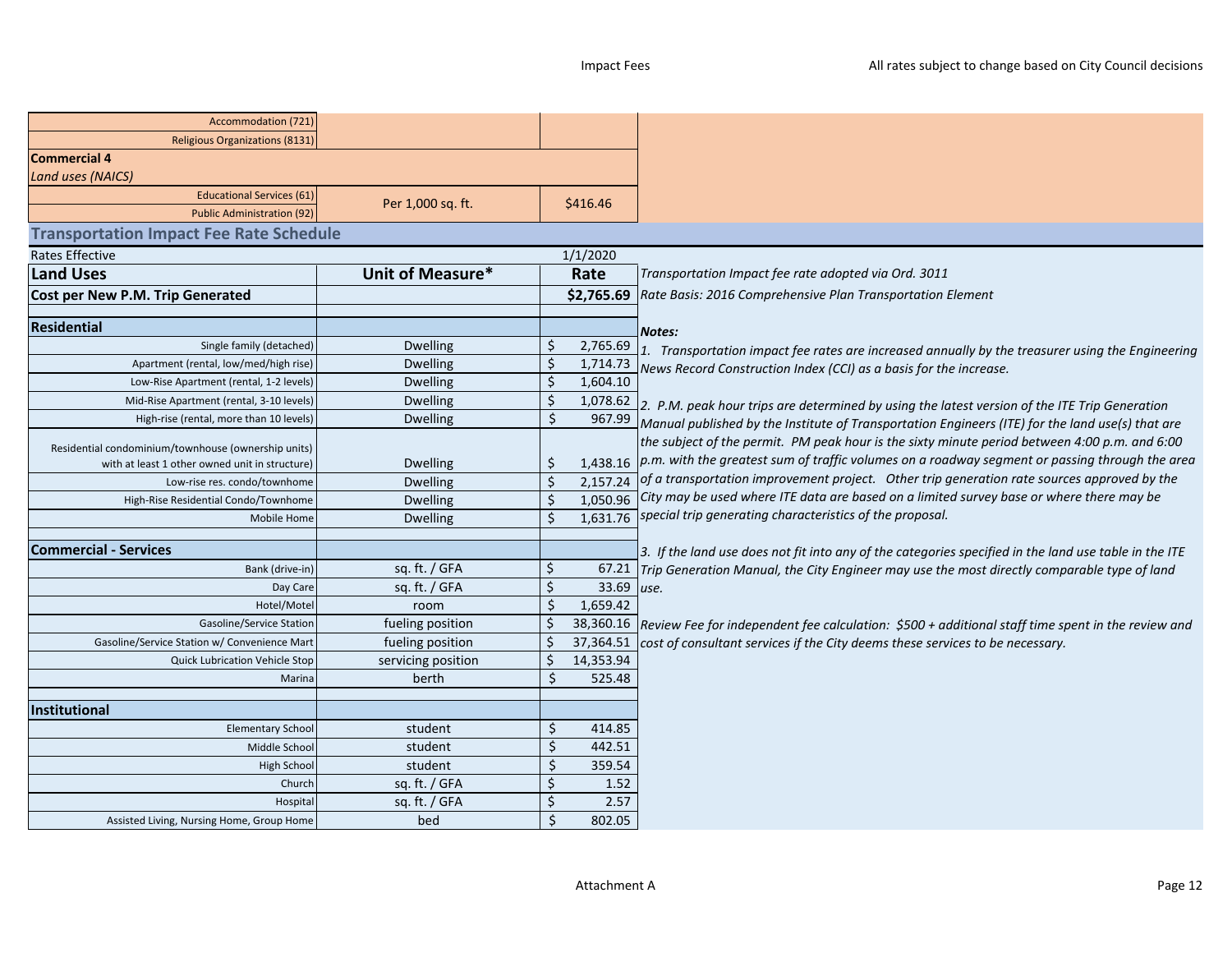## Transportation Impact Fee Rate Schedule

| <b>Land Uses</b>                                      | Unit of Measure* |                                 | Rate   |
|-------------------------------------------------------|------------------|---------------------------------|--------|
| <b>Industrial</b>                                     |                  |                                 |        |
| Light Industry/Manufacturing/Industrial Park          | sq. ft. / GFA    | \$                              | 2.68   |
| Warehousing/Storage                                   | sq. ft. $/$ GFA  | \$                              | 0.89   |
| Mini Warehouse                                        | sq. ft. / GFA    | \$                              | 0.72   |
|                                                       |                  |                                 |        |
| <b>Restaurant</b>                                     |                  |                                 |        |
| Restaurant                                            | sq. ft. $/$ GFA  | $\zeta$                         | 20.72  |
| Fast Food Restaurant (w/ drivethrough)                | sq. ft. / GFA    | $\overline{\xi}$                | 90.30  |
| Coffee/Donut Shop with Drive-Through Window           | sq. ft. / GFA    | $\overline{\xi}$                | 118.37 |
| Coffee/Donut Shop without Drive-Through Window        | sq. ft. / GFA    | \$                              | 112.70 |
| <b>Commercial - Retail</b>                            |                  |                                 |        |
| Specialty Retail Center (small strip shopping center) | sq. ft. $/$ GFA  | \$                              | 7.50   |
| <b>Apparel Store</b>                                  | sq. ft. / GFA    | $\overline{\xi}$                | 10.59  |
| <b>Automobile Sales</b>                               | sq. ft. / GFA    | \$                              | 7.25   |
| <b>Auto Parts Sales</b>                               | sq. ft. $/$ GFA  | $\overline{\xi}$                | 16.54  |
| Supermarket                                           | sq. ft. $/$ GFA  | $\overline{\xi}$                | 26.22  |
| Convenience Market (open 24 hrs)                      | sq. ft. $/$ GFA  | \$                              | 144.95 |
| <b>Furniture Store</b>                                | sq. ft. $/$ GFA  | \$                              | 1.24   |
| Nursery/Garden Center                                 | sq. ft. / GFA    | $\overline{\xi}$                | 19.19  |
| Pharmacy/Drugstore (w/ drivethrough)                  | sq. ft. / GFA    | $\overline{\xi}$                | 27.41  |
| Hardware/Building Materials Store                     | sq. ft. $/$ GFA  | $\overline{\xi}$                | 12.42  |
| Discount Merchandise Store (Free Standing)            | sq. ft. / GFA    | \$                              | 13.77  |
|                                                       |                  |                                 |        |
| <b>Commercial - Office</b>                            |                  |                                 |        |
| General office building (multiple tenants)            | sq. ft. $/$ GFA  | \$                              | 4.12   |
| Single tenant office building                         | sq. ft. / GFA    | $\overline{\boldsymbol{\zeta}}$ | 4.81   |
| Medical/Dental Office Building                        | sq. ft. / GFA    | \$                              | 9.87   |
|                                                       |                  |                                 |        |

\*For uses with a standard of measure in square feet, trip rate is given as trips per 1,000 square feet, and impact fee is dollars per square foot.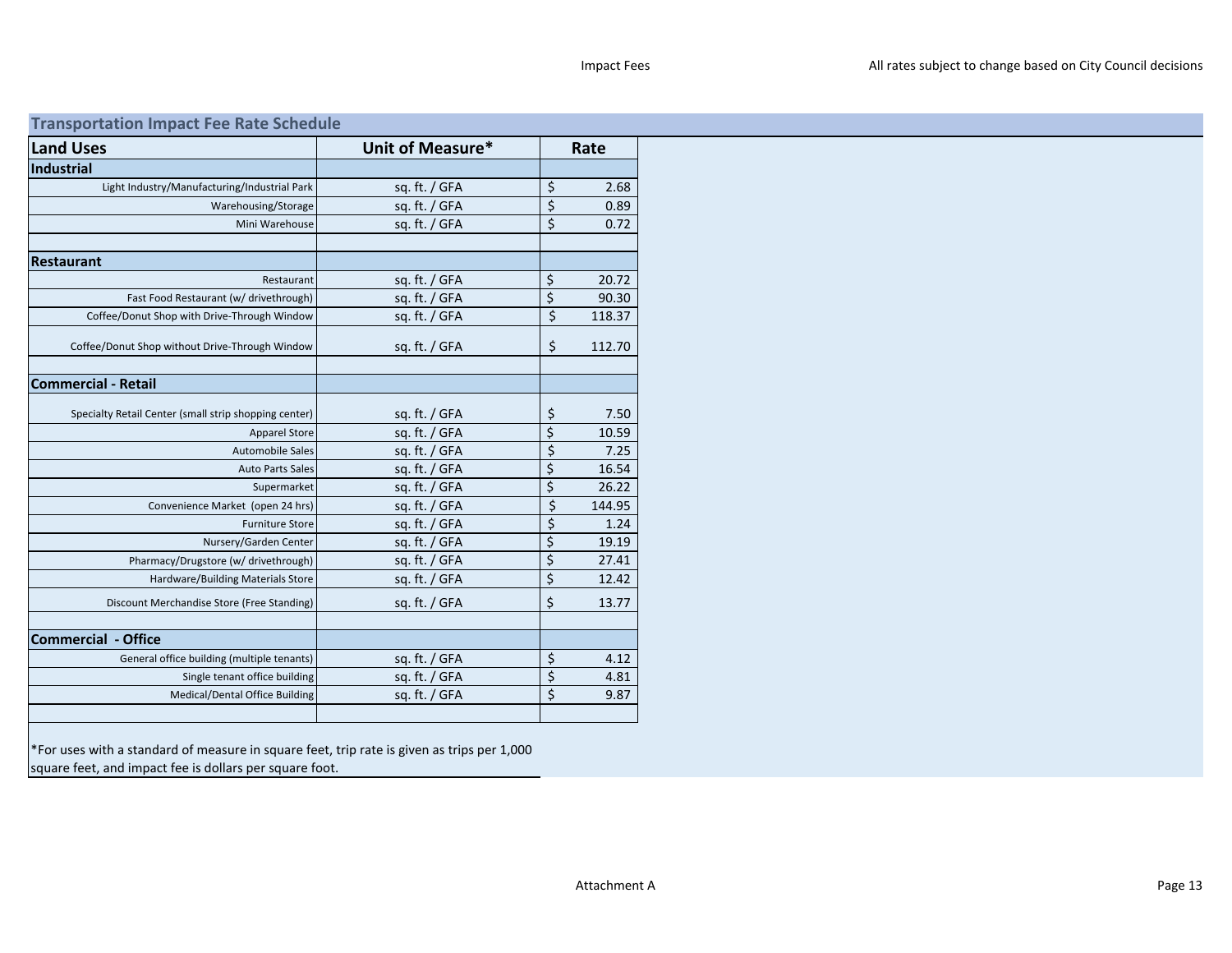## Engineering and development fees

2.154%Unless otherwise determined, regular engineering and development fees are indexed annually by the treasurer to reflect one hundred percent of any change from the Consumer Price Index for Seattle-Tacoma-Bellevue-All Urban Wage Earners (CPl-U) for the previous October.Seattle-Tacoma-Bellevue-All Urban Wage Earners (CPl-U), October 2018-October 2019

Originally Adopted by ordinance 2266

|                                                  | Rates Effective 1/1/2020 |                    |                                                                      |                                                                                                                                                                                                                                                                                                                                                                                       |
|--------------------------------------------------|--------------------------|--------------------|----------------------------------------------------------------------|---------------------------------------------------------------------------------------------------------------------------------------------------------------------------------------------------------------------------------------------------------------------------------------------------------------------------------------------------------------------------------------|
| Application for encroachment agreement           | \$<br>102.15             |                    |                                                                      |                                                                                                                                                                                                                                                                                                                                                                                       |
| Application for utility extension                | \$<br>102.15             |                    |                                                                      |                                                                                                                                                                                                                                                                                                                                                                                       |
| Application for street improvement waiver        | \$<br>102.15             |                    |                                                                      |                                                                                                                                                                                                                                                                                                                                                                                       |
| Application for curb cut permit                  | \$<br>51.08              |                    |                                                                      |                                                                                                                                                                                                                                                                                                                                                                                       |
| Application for street cut/R.O.W. permit         |                          |                    |                                                                      |                                                                                                                                                                                                                                                                                                                                                                                       |
| Inside traveled way                              | \$<br>51.08              |                    |                                                                      |                                                                                                                                                                                                                                                                                                                                                                                       |
| Outside traveled way                             | \$<br>20.43              |                    |                                                                      |                                                                                                                                                                                                                                                                                                                                                                                       |
| Engineering plan reviews                         |                          |                    | 0.5% approved engineering estimate for all public works improvements |                                                                                                                                                                                                                                                                                                                                                                                       |
| Construction inspection                          | \$<br>510.77 plus        |                    |                                                                      |                                                                                                                                                                                                                                                                                                                                                                                       |
|                                                  |                          |                    |                                                                      | 1.5% approved engineering estimate for all public works improvements, with a reduction of up<br>to 50% of the percentage fee approvable by the director of engineering and development<br>services when he/she finds that the developer provides on-site construction inspection and<br>construction engineering through private consultants to the same standard as that of the city |
| Reinspection fees for curb cuts, street cuts and |                          |                    |                                                                      |                                                                                                                                                                                                                                                                                                                                                                                       |
| sewer connections                                |                          |                    | additional one-half of the original permit fee                       |                                                                                                                                                                                                                                                                                                                                                                                       |
| Sewer inspection fee                             | \$<br>51.08              |                    |                                                                      |                                                                                                                                                                                                                                                                                                                                                                                       |
| Monitoring clearing and grading permitted        |                          |                    |                                                                      |                                                                                                                                                                                                                                                                                                                                                                                       |
| activity                                         | \$<br>$102.15$ plus      | $$25.54$  per acre |                                                                      |                                                                                                                                                                                                                                                                                                                                                                                       |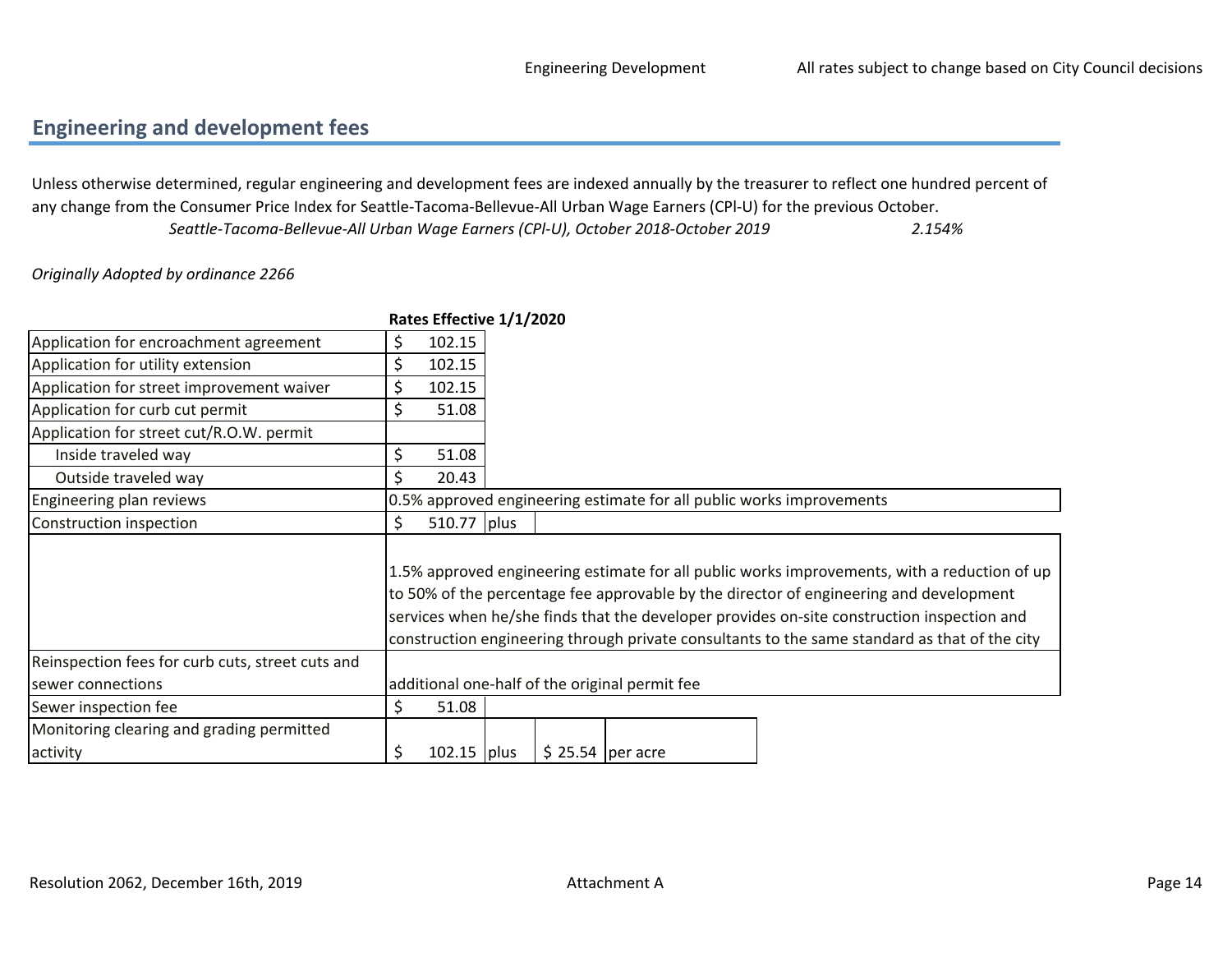## Land Use Application Fees

| <b>Permit Type</b>                                          | Rates effective 1/1/2020 | <b>Notes</b>                                                                                           |
|-------------------------------------------------------------|--------------------------|--------------------------------------------------------------------------------------------------------|
| Accessory dwelling unit (ADU)                               | \$120.00                 |                                                                                                        |
|                                                             |                          |                                                                                                        |
|                                                             |                          | For projects requiring more than 20 hours of staff time the applicant will be billed                   |
| Annexation                                                  | \$1,870.00               | at the hourly Planning Dept. rate                                                                      |
| Appeals*                                                    |                          |                                                                                                        |
| Appeal of Type 1 or Type 2 Decision to the Hearing Examiner | \$200.00                 |                                                                                                        |
|                                                             |                          |                                                                                                        |
| Appeal of Type 3-HE or Type 3-PC Decision to City Council   | \$200.00                 |                                                                                                        |
| Appeal of administrative order per AMC 20.20.100 to Hearing |                          | *if an appellant prevails on their appeal, the City will reimburse the appeal fee paid                 |
| Examiner                                                    | \$200.00                 | by appellant.                                                                                          |
| Boundary line adjustment (BLA)                              | \$240.00                 |                                                                                                        |
| Comprehensive Plan amendment:                               |                          |                                                                                                        |
| Map Designation Amendment Petition Submittal                | \$960.00                 |                                                                                                        |
| If Docketed                                                 | \$1,870.00               | must be paid within 14 days of Ord. setting docket                                                     |
| Conditional use permit                                      |                          |                                                                                                        |
| Administrative                                              | \$850.00                 |                                                                                                        |
| Home occupation permit                                      | \$150.00                 |                                                                                                        |
| Quasi-Judicial                                              | \$1,870.00               |                                                                                                        |
| <b>Critical Areas</b>                                       |                          |                                                                                                        |
| Review                                                      | \$240.00                 |                                                                                                        |
| Special/conditional use/Alteration                          | \$1,630.00               |                                                                                                        |
| <b>Demolition Permit</b>                                    | \$60.00                  |                                                                                                        |
|                                                             |                          | For projects requiring more than 20 hours of staff time the applicant will be billed                   |
| Development Agreement                                       | \$1,570.00               | at hourly rate                                                                                         |
| <b>Essential Public Facilities (CUP)</b>                    | \$1,570.00               | For projects requiring more than 20 hours of staff time the applicant will be billed<br>at hourly rate |
| Extension of permit term                                    | \$120.00                 |                                                                                                        |
| Fence permit                                                | \$15.00                  |                                                                                                        |
| Floodplain development permit                               | \$120.00                 |                                                                                                        |
|                                                             |                          | For projects requiring more than 20 hours of staff time the applicant will be billed                   |
| Framework development plan                                  | \$1,570.00               | at hourly rate                                                                                         |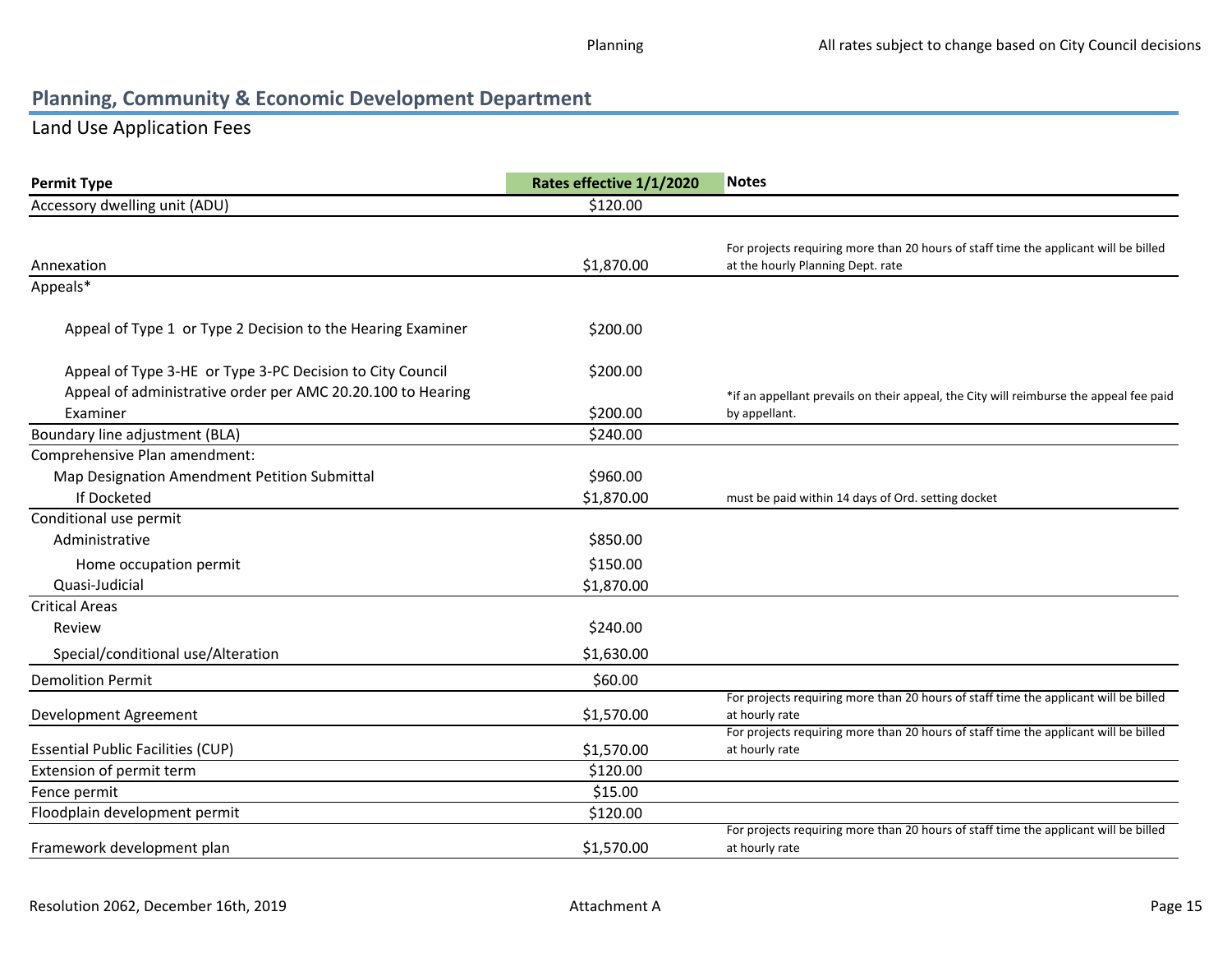## Land Use Application Fees

| <b>Permit Type</b>                                       | Rates effective 1/1/2020             | <b>Notes</b>                                                |
|----------------------------------------------------------|--------------------------------------|-------------------------------------------------------------|
| <b>Land Divisions</b>                                    |                                      |                                                             |
| Amendment                                                | see minor modification               |                                                             |
| Short subdivision (up to 9 lots)                         |                                      |                                                             |
| Preliminary                                              | \$1,090.00                           |                                                             |
| Final short plat (w/ site imps)                          | \$480.00                             |                                                             |
| Final short plat (w/out site imps)                       | \$240.00                             |                                                             |
| Long subdivision                                         |                                      |                                                             |
| Preliminary                                              | \$1,870.00                           |                                                             |
| Final long plat                                          | \$600.00                             |                                                             |
| <b>Binding site plan</b>                                 |                                      |                                                             |
| Preliminary                                              |                                      |                                                             |
| <10 lots                                                 | \$1,090.00                           |                                                             |
| $10+$ lots                                               | \$1,870.00                           |                                                             |
| Final BSP (w/ site imps)                                 | \$480.00                             |                                                             |
| Final BSP (w/out site imps)                              | \$240.00                             |                                                             |
| Unit lot subdivision                                     | same as site plan + short /long plat |                                                             |
| Preapplication                                           |                                      |                                                             |
| General info                                             | \$0.00                               |                                                             |
| Pre-submittal                                            | \$240.00                             | credited to formal application fee if applied w/in 6 months |
| Revision to permit                                       |                                      |                                                             |
| Minor                                                    | \$300.00                             |                                                             |
| Major                                                    | new app fee                          |                                                             |
| Rezone - site specific, authorized by Comp. Plan         | \$1,870.00                           |                                                             |
| <b>SEPA</b>                                              |                                      |                                                             |
| Threshold determination                                  | \$480.00                             |                                                             |
| <b>EIS</b>                                               | actual cost of preparation           |                                                             |
| Appeal                                                   | see Appeals, above                   |                                                             |
| <b>Shoreline Permits</b>                                 |                                      |                                                             |
| Exemption                                                | \$240.00                             |                                                             |
| Shoreline substantial development permit -SDP / CUP/ VAR |                                      |                                                             |
| Type 3-PC (SDP, CUP, VAR)                                | \$1,630.00                           | + \$300 per additional CUP/VAR                              |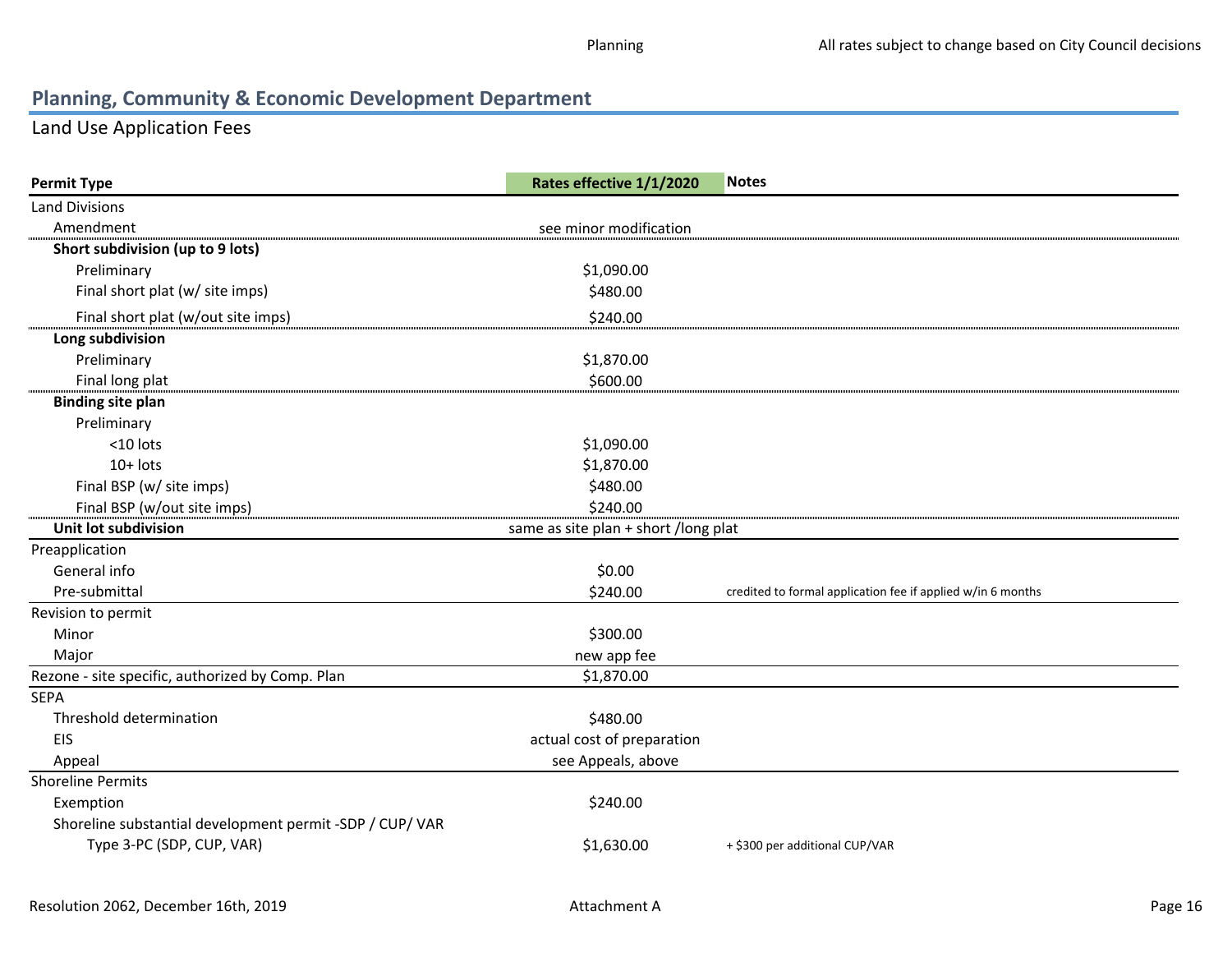## Land Use Application Fees

| <b>Permit Type</b>                                               | Rates effective 1/1/2020          | <b>Notes</b>                                                          |
|------------------------------------------------------------------|-----------------------------------|-----------------------------------------------------------------------|
| Type 4-CC (SDP, CUP, VAR)                                        | \$1,870.00                        | + \$300 per additional CUP/VAR                                        |
| Site Plan & Design Review                                        |                                   |                                                                       |
| Sign permit review                                               | \$60.00                           | added to building permit fee                                          |
| SFR, duplex site plan/design standards                           | \$60.00                           | added to building permit fee                                          |
| Cottage, Townhouse /MF up to 10 Units or up to 12,000 SF nonres. |                                   |                                                                       |
| GFA or                                                           |                                   |                                                                       |
| up to 20,000sf of nonresidential site improvements               | \$360.00                          |                                                                       |
| Cottage, Townhouse/ MF more than 10 Units or >12,000sf non-      |                                   |                                                                       |
| residential GFA or >20,000sf non-residential site improvements   |                                   |                                                                       |
|                                                                  | \$1,090.00                        |                                                                       |
|                                                                  | 0.08 / sq. ft. of new or replaced |                                                                       |
|                                                                  | hard surface;                     |                                                                       |
| <b>Stormwater Review</b>                                         | \$150 per lot for subdivisions    | For more than 2 reviews, applicant will be billed at hourly rate.     |
| Stormwater management manual exception                           | \$1,090.00                        |                                                                       |
| Vacation of right-of-way                                         | \$480.00                          | plus actual cost of appraisal                                         |
| Variance                                                         |                                   |                                                                       |
| Level 1                                                          | \$730.00                          |                                                                       |
| Level 2                                                          | \$1,330.00                        | plus actual cost of HE;                                               |
| <b>Wireless Service Facilities</b>                               |                                   | \$1,000 HE pre-payment                                                |
| Wireless Service Facility Permit                                 | \$240.00                          | per facility                                                          |
| <b>Wireless Conditional Use Permit</b>                           | \$1,330.00                        | plus \$120 per facility plus actual cost of HE;\$1,000 HE pre-payment |
| Master ROW use agreement                                         | \$1,500.00                        |                                                                       |
| Eligible facilities determination                                | \$120.00                          |                                                                       |
| Other Planning Dept. Reviews                                     |                                   |                                                                       |
| Hourly rate for Planning Review                                  | \$60.00                           | per hour                                                              |
| Additional plan review requested by changes, additions, or       |                                   |                                                                       |
| revisions to plans after 2 reviews have been completed.          | <b>Hourly Rate</b>                | per hour                                                              |
| Planning review for activities not specifically listed above, as |                                   |                                                                       |
| determined by the Director                                       | Hourly Rate                       | per hour                                                              |
|                                                                  |                                   |                                                                       |

Other Fees